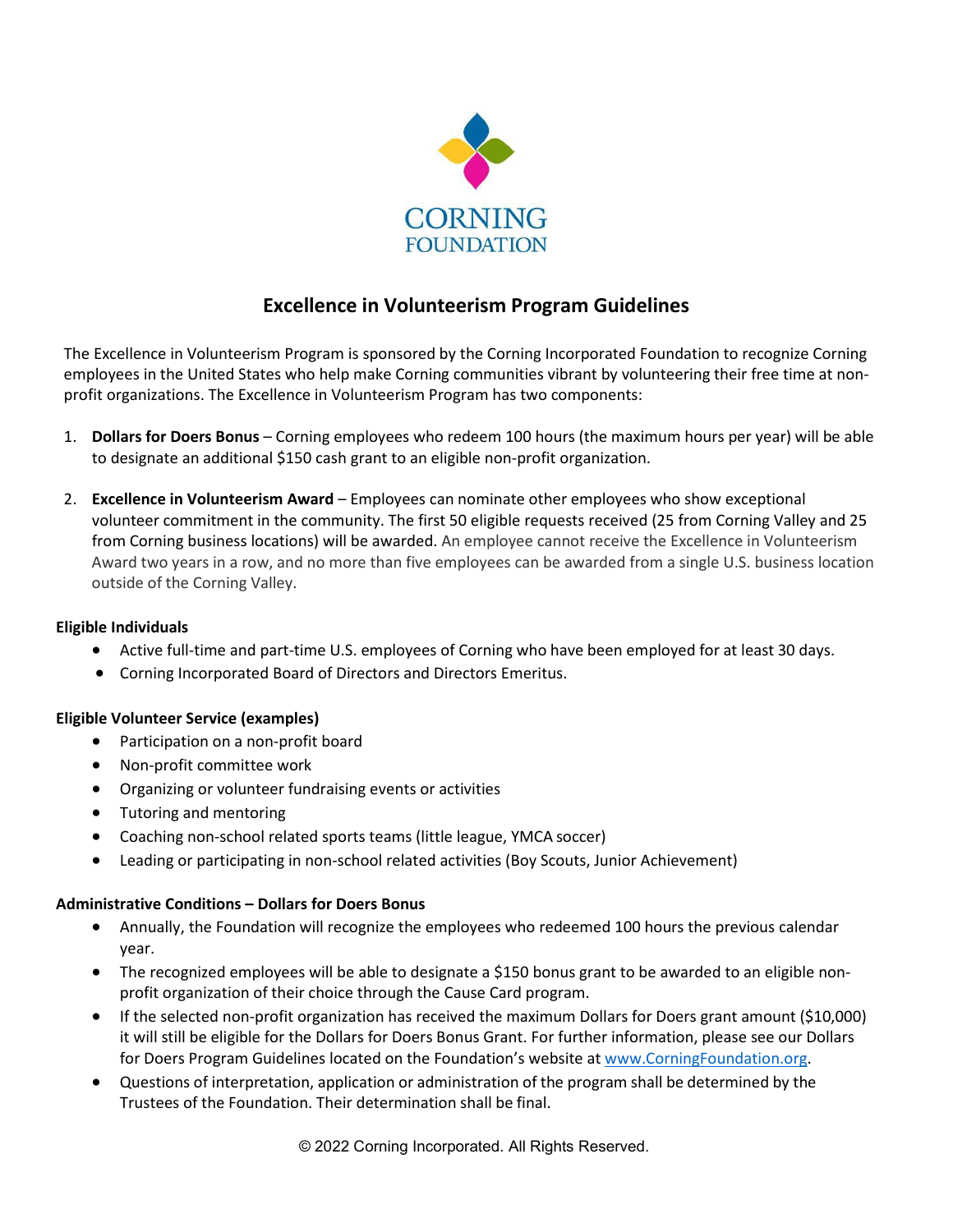- Trustees may at any time amend or discontinue the Dollars for Doers Bonus, but no amendment or discontinuance shall affect the obligation of the Foundation to deliver volunteer cash grants made prior to such amendment or discontinuance.
- **If the Foundation finds any misuse of funds or these guidelines by the institution, its participation in Dollarsfor Doers Bonus will end. Any employee misuse of Dollars for Doers Bonus or these guidelines may**  result in legal and/or disciplinary action up to and including employment termination.

### **Administrative Conditions – Excellence in Volunteerism Award**

- Annually, the Excellence in Volunteerism Award application is available on the Corning Incorporated Foundation's website [\(www.CorningFoundation.org\)](http://www.corningfoundation.org/) for Corning employees to nominate other Corning employees that actively volunteer within the community.
- The on-line application is activated the first business day of May each year.
- The on-line application is deactivated once the first 50 eligible nominations are received. Twenty-five requests received for the Corning-Elmira area, and twenty-five requests received for Corning Business Locations.
- A maximum of 5 winning applications per Corning business location outside of the Corning Valley.
- The winning employee nominees will be able to award a \$1,000 cash grant to an eligible non-profit organization.
- An employee cannot receive the Excellence in Volunteerism Award two years in a row.
- Questions of interpretation, application or administration of the program shall be determined by the Trustees of the Foundation. Their determination shall be final.
- Trustees may at any time amend or discontinue Excellence in Volunteerism Program, but no amendment or discontinuance shall affect the obligation of the Foundation to deliver the Excellence in Volunteerism cash grants made prior to such amendment or discontinuance.
- **If the Foundation finds any misuse of funds or these guidelines by the institution, its participation in Excellence in Volunteerism will end. Any employee misuse of Excellence in Volunteerism or these** guidelines may result in legal and/or disciplinary action up to and including employment termination.

#### **Required Information – Excellence in Volunteerism Grant**

The employee nominator must provide the following information as a part of the grant application.

- Corning Incorporated employee **nominator** full name, employee ID, email, phone number, business segment, business location and position/job title.
- Corning Incorporated employee **nominated** full name, employee ID, email, phone number, business segment, business location and position/job title.
- A short essay (250-word maximum) describing the volunteerism activities of the nominated employee.

The winning employee nominee must provide the following information as a part of the grant application for the selected eligible non-profit organization receiving the \$1,000 Excellence in Volunteerism Grant.

- The non-profit organization's legal name
- The non-profit organization's address
- The non-profit organization's website
- The non-profit organization's Employee Identification Number (EIN or also known as the Tax ID)
- The non-profit organization's contact name, title and email
- Identify the Corning business location closest to the nominated organization